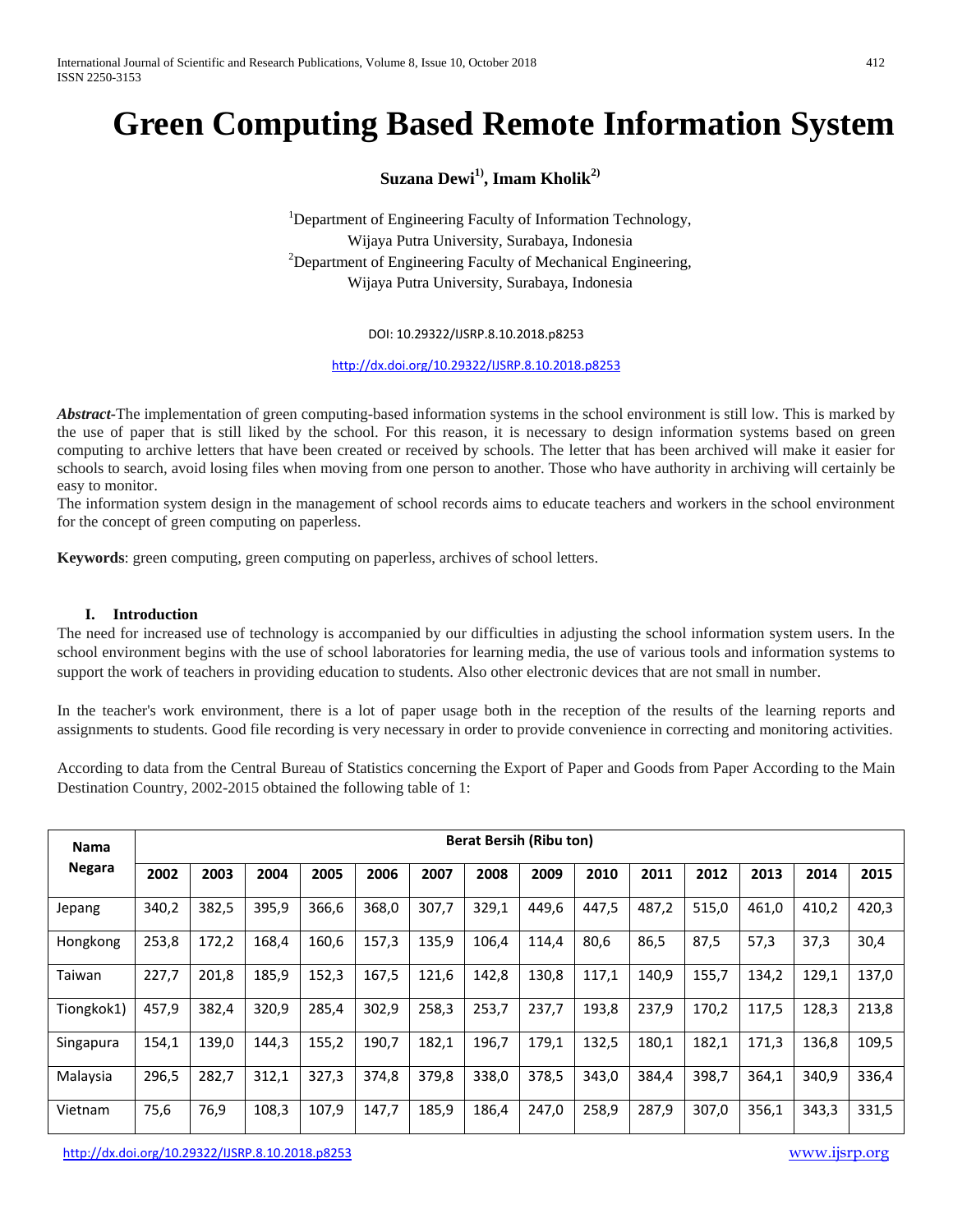International Journal of Scientific and Research Publications, Volume 8, Issue 10, October 2018 413

| ISSN 2250-3153 |       |       |       |       |       |       |       |               |       |       |       |       |       |       |
|----------------|-------|-------|-------|-------|-------|-------|-------|---------------|-------|-------|-------|-------|-------|-------|
| Iran           | 70,7  | 64,6  | 73,3  | 131,6 | 127,5 | 164,4 | 171,9 | 98,7          | 101,3 | 114,3 | 87,4  | 96,4  | 84,6  | 64,7  |
|                |       |       |       |       |       |       |       |               |       |       |       |       |       |       |
| Australia      | 186,0 | 167,7 | 217,6 | 181,3 | 194,3 | 203,9 | 179,9 | 147,4         | 168,0 | 141,7 | 125,8 | 107,2 | 101,2 | 124,8 |
|                |       |       |       |       |       |       |       |               |       |       |       |       |       |       |
| Amerika        |       |       |       |       |       |       |       |               |       |       |       |       |       |       |
| Serikat        | 140,8 | 127,2 | 127,0 | 128,1 | 266,2 | 323,9 | 275,2 | 285,3         | 267,1 | 249,0 | 270,1 | 284,8 | 451,8 | 283,6 |
|                |       |       |       |       |       |       |       |               |       |       |       |       |       |       |
|                | 1.208 | 1.069 | 1.057 | 1.190 | 1.495 | 1.855 | 1.905 | 2.018         | 2.452 | 1.991 | 1.930 | 2.148 | 2.204 | 2.257 |
| Lainnya        | ,2    | , т   | .2    | 3,    | 8,    | ,3    | ,3    | $\mathbf{.3}$ | .8    | .0    | 2,    | .0    | .1    | 3,    |
|                |       |       |       |       |       |       |       |               |       |       |       |       |       |       |
|                | 3.411 | 3.066 | 3.110 | 3.186 | 3.792 | 4.118 | 4.085 | 4.286         | 4.562 | 4.300 | 4.229 | 4.297 | 4.367 | 4.309 |
| Jumlah         | ,5    | .1    | 9,    | ,6    | ,7    | ,8    | 4,    | ,8            | .6    | و,    | ,7    | 9,    | ,6    | 3,    |
|                |       |       |       |       |       |       |       |               |       |       |       |       |       |       |

| <b>Nama</b>        |             | Nilai FOB (Juta US\$) |             |             |             |             |             |             |             |             |             |             |             |             |  |
|--------------------|-------------|-----------------------|-------------|-------------|-------------|-------------|-------------|-------------|-------------|-------------|-------------|-------------|-------------|-------------|--|
| <b>Negara</b>      | 2002        | 2003                  | 2004        | 2005        | 2006        | 2007        | 2008        | 2009        | 2010        | 2011        | 2012        | 2013        | 2014        | 2015        |  |
| Jepang             | 289,4       | 314,4                 | 343,2       | 319,7       | 321,5       | 281,8       | 347,8       | 403,4       | 447,5       | 574,4       | 623,4       | 477,3       | 395,9       | 397,5       |  |
| Hongkong           | 140,3       | 101,6                 | 106,1       | 106,0       | 112,6       | 103,5       | 94,0        | 83,6        | 80,6        | 77,4        | 73,7        | 48,8        | 32,8        | 28,6        |  |
| Taiwan             | 101.8       | 96,5                  | 94,0        | 76,9        | 99,1        | 78,2        | 102,9       | 72,4        | 117,1       | 115,1       | 125,0       | 100,8       | 104,2       | 113,2       |  |
| Tiongkok1)         | 206,1       | 197,6                 | 200,3       | 174,0       | 201,3       | 195,0       | 195,7       | 157,5       | 193,8       | 196,5       | 143,1       | 102,5       | 115,3       | 161,0       |  |
| Singapura          | 91,6        | 87,6                  | 92,6        | 99,7        | 128,6       | 127,9       | 155,0       | 116,1       | 132,5       | 143,3       | 129,3       | 118,9       | 106,0       | 89,5        |  |
| Malaysia           | 160,8       | 160,8                 | 195,2       | 209,3       | 258,0       | 287,5       | 301,9       | 271,1       | 343,0       | 347,4       | 338,9       | 299,9       | 279,7       | 257,6       |  |
| Vietnam            | 35,4        | 40,0                  | 64,6        | 68,1        | 99,0        | 135,5       | 158,0       | 181,1       | 258,9       | 247,6       | 236,8       | 256,7       | 233,2       | 210,1       |  |
| Iran               | 36,1        | 33,6                  | 41,1        | 82,6        | 89,2        | 128,2       | 154,0       | 75,9        | 101,3       | 101,7       | 74,6        | 77,0        | 66,5        | 49,3        |  |
| Australia          | 139,9       | 138,9                 | 181,7       | 150,4       | 170,4       | 183,5       | 192,5       | 138,0       | 168,0       | 161,9       | 146,5       | 119,2       | 114,8       | 133,6       |  |
| Amerika<br>Serikat | 120,6       | 111,7                 | 118,1       | 121,6       | 230,2       | 296,8       | 285,5       | 270,3       | 267,1       | 263,0       | 277,9       | 291,6       | 428,2       | 304,7       |  |
| Lainnya            | 775,5       | 724,6                 | 792,0       | 916,5       | 1.149<br>3, | 1.556<br>و, | 1.809<br>,6 | 1.635<br>,6 | 2.132       | 1.986<br>,2 | 1.802<br>9, | 1.909<br>,5 | 1.903<br>,3 | 1.860       |  |
|                    |             |                       |             |             |             |             |             |             | ,0          |             |             |             |             | 4,          |  |
| Jumlah             | 2.097<br>,5 | 2.007<br>3,           | 2.228<br>9, | 2.324<br>,8 | 2.859<br>,2 | 3.374<br>,8 | 3.796<br>و, | 3.405<br>,0 | 4.241<br>,8 | 4.214<br>,5 | 3.972<br>,1 | 3.802<br>,2 | 3.779<br>و, | 3.605<br>,5 |  |

From the table it is understood that the demand for paper and goods from paper is still high. From the data from 2002 to 2015, the average use of paper and goods from paper is 3,927.6 thousand tons per year with a value of 3,265 million dollars.

So the activities of green computing from an early age to students are very important. The use of the right information system plays an important role in the green computing movement. This research is

## **II. Research Elaborations**

1. History of Green Computing.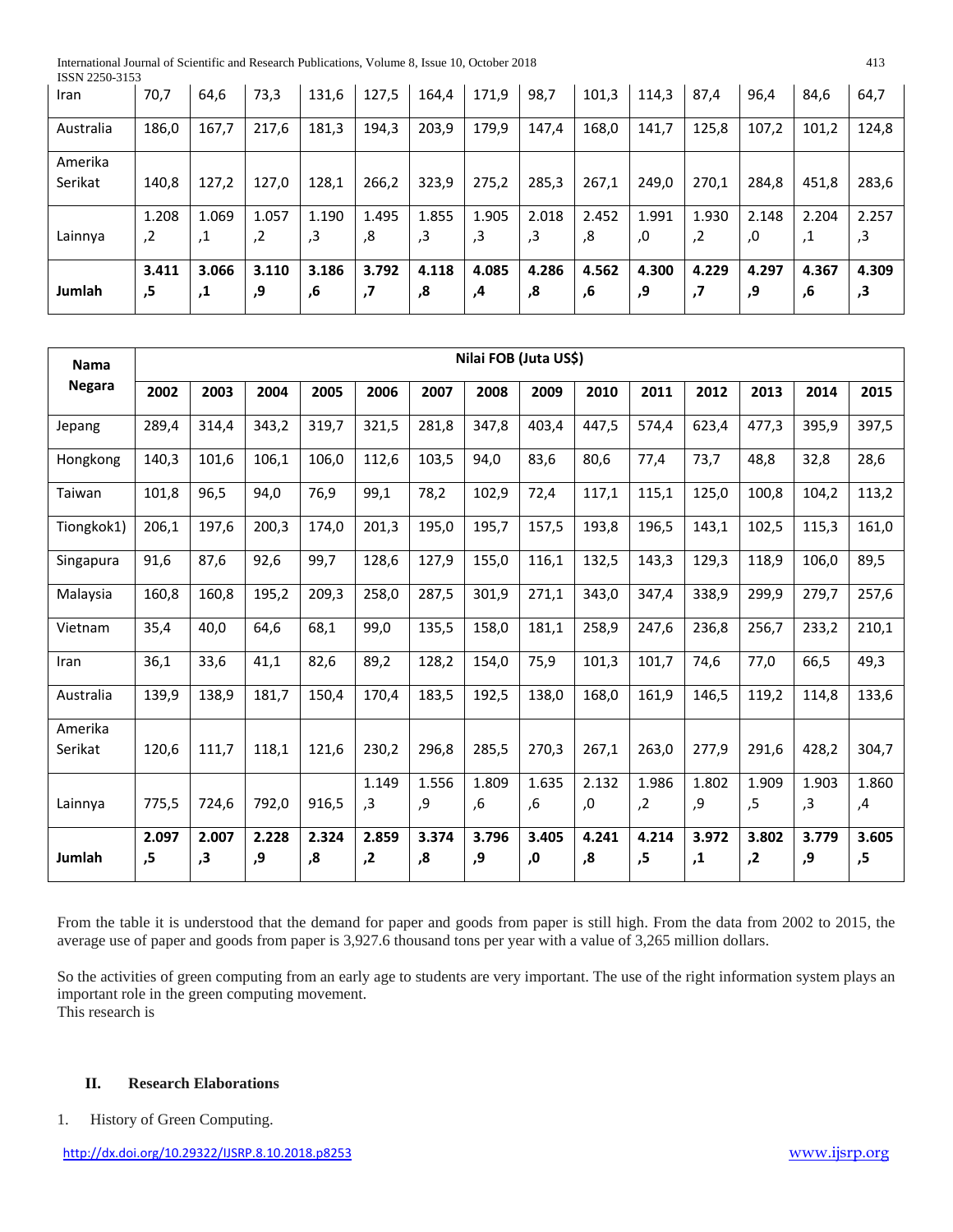International Journal of Scientific and Research Publications, Volume 8, Issue 10, October 2018 414 ISSN 2250-3153

According to Malviya, Pushtikant, in the Journal of "A Study about Green Computing", page 790, it was explained that the beginning of "Green Computing" was when computer users who increasingly needed the speed and accuracy of data in using a computer, wanted to cut costs, by minimal effort (cost), but the results can be maximum. The Data Center is faced with the problem of large energy consumption and tends to be wasteful. To minimize the use of enormous energy, the concept of "Green Computing" was raised. Green Computing is used to save energy costs and reduce the cost of energy consumption and minimize waste resulting from the "Computing" process.

- 2. Green Computing on Paperless Method. Can be implemented with Document Management System, Electronic Business Process and Electronic Invoicing. According to Harry Carley, in a quote in the Journal of "Going Green: The Paperless Classroom", p. 10 [2], it is said that in paperless classes it must be completely paperless, there is no use of paper, ink, and staff, in activities teaching in class, students in learning activities and doing assignments and tests are using computer networks.
- 3. Green Computing on Paperless Education. Use electronic files to archive mail data. In the opinion of Dr. Ravindra D. Sarode and Mr. Ashish S. Raul, as in the journal "Cloud Computing towards Green Libraries", p. 1, explained that at present, in accordance with the effects of the need for locations that are appropriate for storing document material, "Cloud Computing" appears and functions as a library to store data in large capacity but safe and affordable

## **Research methodology**

- 1. Literature study. This section will study internet articles / publications and reference books.
- 2. Analysis method. This section is carried out by analyzing and reviewing the development of green computing in the scope of the school.

## **III. Result**

The results of previous studies on green computing in information systems are shown in the following table:

Several studies related to Green Design Computing, among others are:

- 1. According to Gaurav Jindal and Manisha Gupta, in the journal "Green Computing" Future of Computers ", page 17, 2012, it was explained that the concept of Green Computing is the future for the world of computers, especially IT, because as IT functions in the lives of human beings, then more and more computers and components are used. But based on his research, the required costs are quite large and large, so Green Computing is absolutely necessary. The combination of new database management needs to be used which will have a positive impact, namely: reducing energy consumption, saving energy, using materials that are eco-friendly, reducing waste, and reducing waste materials.
- 2. According to Carley in her journal, "Going Green: Paperless Classroom" pages 10-13, 2014, it was explained that later in academic activities lectures would reduce or even eliminate the use of papers, even later a few years later, it could be, the next generation , will ask, what is paper? by using applications and various programs for teaching, the use of paper will be minimized, so that for the good of the environment will be very significant, where the need for paper including raw materials will decrease, and vice versa, the use of data bases on computers must be more efficient and able to store as much as possible data capacity.
- 3. According to Laura Diana Radu, in her journal "Green Cloud Computing: A Literature Survey", in 2017, page 2, it was explained that the use of Cloud, as an important component in data storage would be increasingly massive, so that the capacity and capacity needed to be reproduced and upgraded The cloud is quickly accessed and storage capacity, making it possible for users to store data on a large scale and quickly displayed on a computer screen when accessed. With the increasing use of cloud, it will reduce waste (e-waste) that is not useful.

## **Discussion**

1. Information System Design seen in the following picture: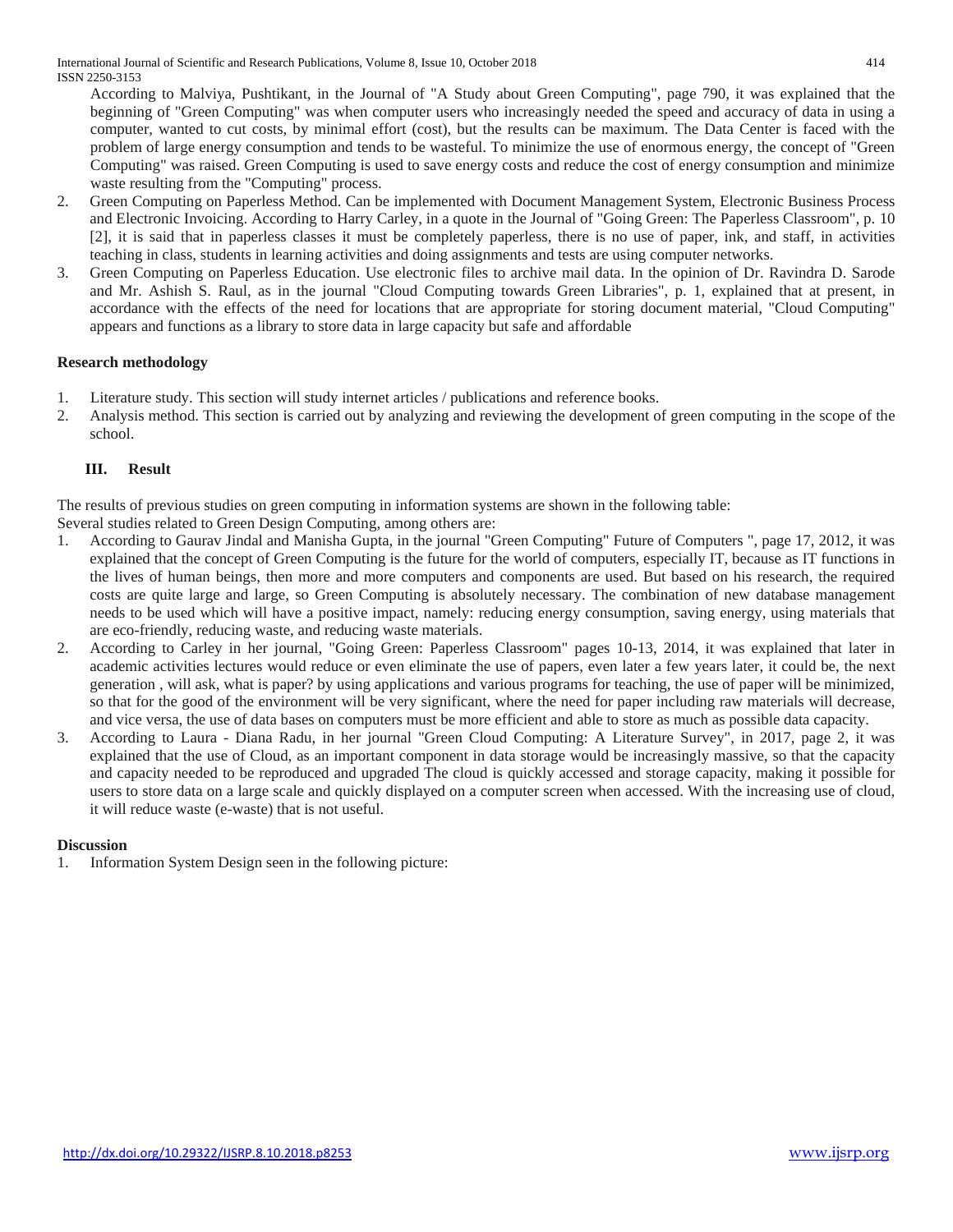

**Figure 1 Use Case Diagram**

Use Case Diagram here is used to describe object oriented design in the school information system. The school that is described as a user can do activities as clearly shown in the picture above. This diagram is very important to describe organizing and modeling behavior in a system.

2. Sequence Diagrams are used to describe sequences over time in object-oriented information systems. And this diagram is dynamic. The following is a picture of Design Sequence Diagram for school archive management: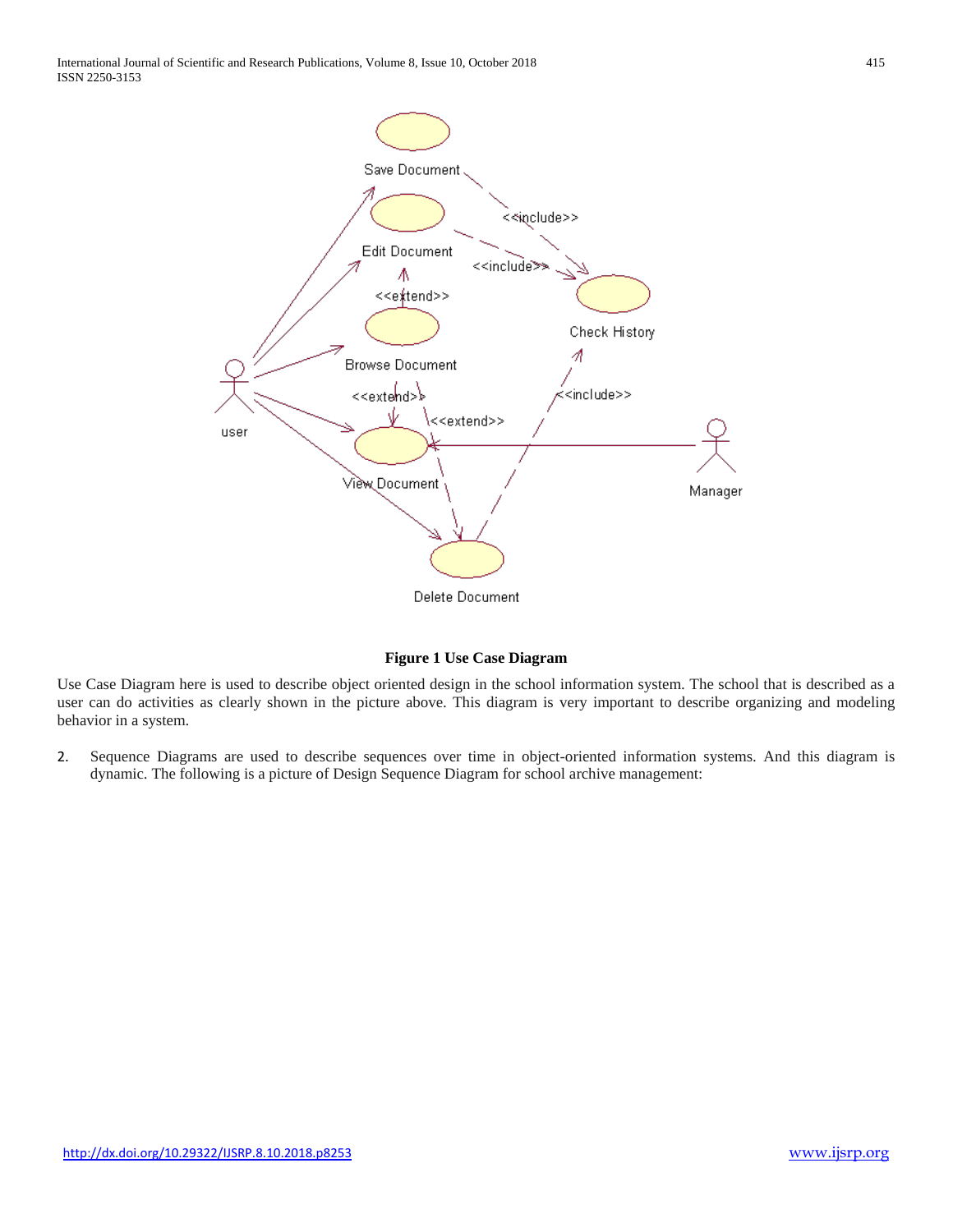

## **Figure 2 Sequence Diagram**

In the picture above clearly sending messages from time to time in 1 use case diagram.

3. Design class diagrams are used to describe the set of classes, interfaces, collaboration and relationships in the information system created. The following is a class diagram design on the concept of green computing school: